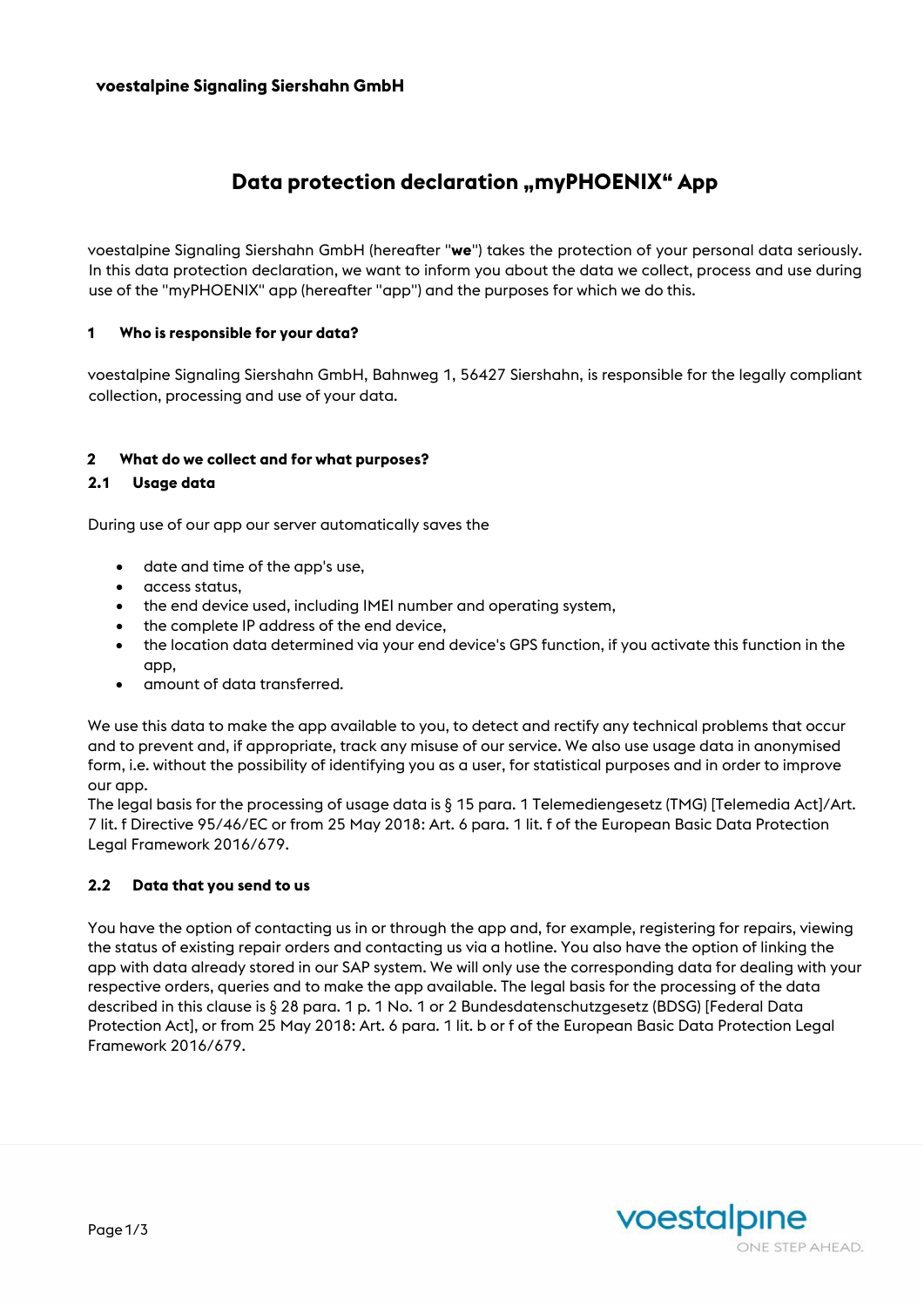## **2.3 Registration data in the app**

You must register in order to be able to use the app. Specific details are required for registration (e.g. your name, the name of your company, business email address, telephone number, etc.). We need these details to set up and administer your user account, to identify authorised users and to be able to offer the app to you.

#### **3 When do we pass data on to third parties?**

We only pass your data on to Voestalpine group-IT GmbH, voestalpine-Straße 3, 4020 Linz, Austria, whose servers the app runs on and with whom we have concluded an agreement regarding the collection, processing and use of personal data on our behalf.

Otherwise, we shall only pass your data on to third parties without your express consent when we are obligated to do so by law or an official or court order.

## **4 Where is my data stored?**

Your personal data is processed only in computing centres located in areas where the European Data Protection Directive 95/46/EC or (from 25 May 2018) of the EU Basic Data Protection Legal Framework 2016/679 applies.

#### **5 How long is my data stored?**

Personal data is deleted when knowledge of it is no longer required for the purposes described in this declaration, unless longer storage is prescribed by legal regulations.

#### **6 What rights do I have with respect to the processing of my data?**

You and all other persons affected by our use of the data have a right to information about the personal data we store about you and, when the appropriate legal prerequisites are met, have a right to correct, delete or limit its processing.

Furthermore, from 25 May 2018 (applicability of the Basic European Data Protection Legal Framework 2016/679), you and the other affected persons will have the right to receive the personal data in a structured, current and machine-readable format. This includes the right of transferring this data to another responsible person. Insofar as it is technically possible, from the date mentioned you and the other affected persons will also be able to ask for the personal data to be transferred directly to the other responsible persons.

If you want to exercise the rights mentioned in this clause, or if you have questions or complaints about the use of your personal data, you and the other affected persons can contact our data protection commissioner: